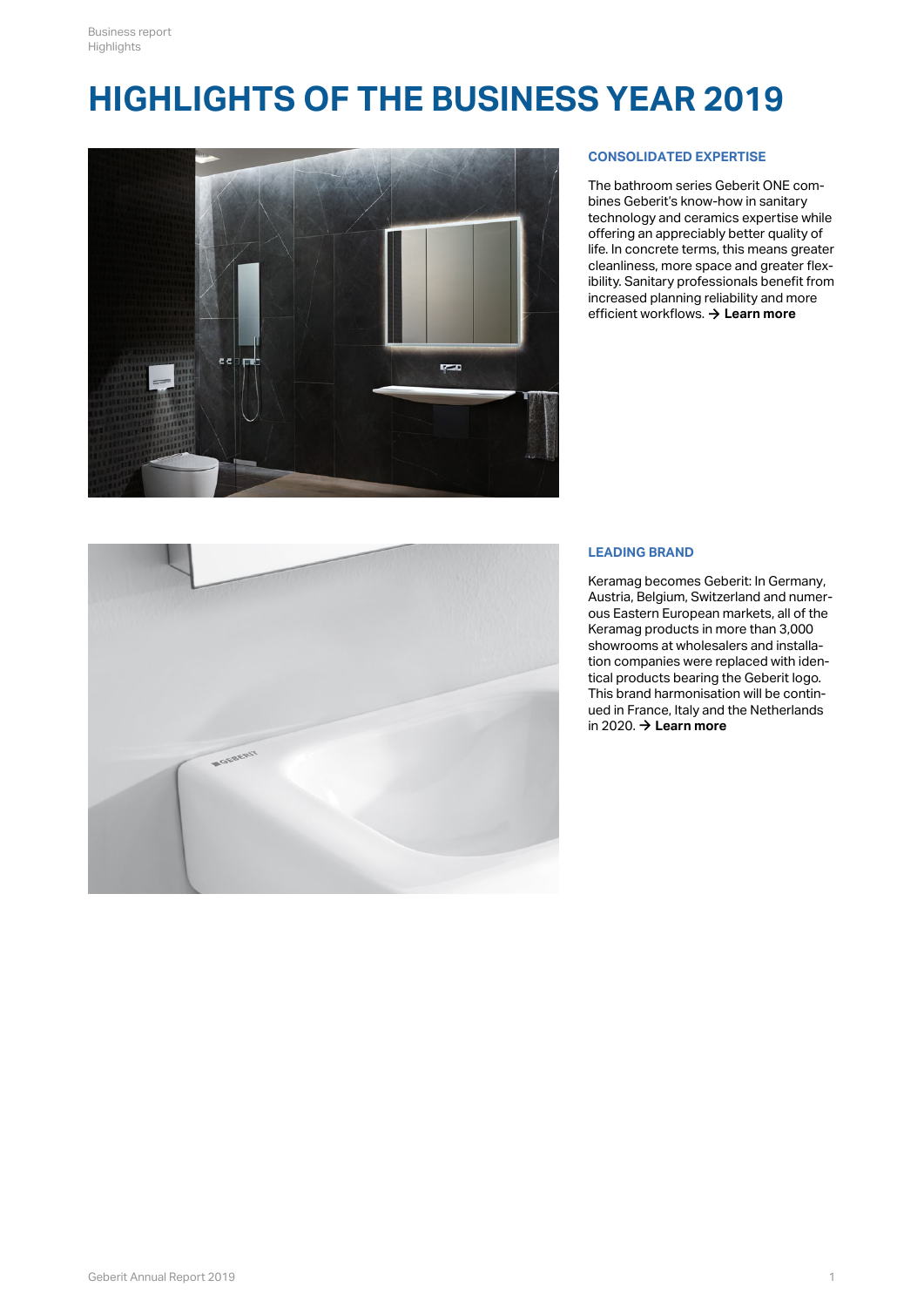

#### **SAVES SPACE AND TIME**

SuperTube is a space-saving alternative to the conventional discharge stack layout seen in high-rise buildings. Thanks to the unique way in which the water is guided, SuperTube ensures a continuous column of air throughout the discharge stack – including in horizontal pipe sections. This renders the installation of a separate ventilation pipe in the discharge stack unnecessary.  $\rightarrow$  [Learn more](http://annualreport.geberit.com/reports/geberit/annual/2019/gb/English/40/a-look-back-at-an-interesting-year_-_br_the-world-of-geberit-in-2019_.html?anchor=supertube#supertube)



## **SUPPORT AND INSPIRATION**

Whether in the office, at the warehouse or on the construction site, sanitary engineers, wholesalers and plumbers have been benefiting from an increasing number of high-performance apps, plug-ins and other digital aids for many years. Geberit now also offers increasingly sophisticated solutions to the end user, including the possibility of designing their dream bathroom on screen. **→ Learn [more](http://annualreport.geberit.com/reports/geberit/annual/2019/gb/English/10502045/customers.html?anchor=digital_tools#digital_tools)**



## **TAPPING THE FULL POTENTIAL**

When it comes to sustainability, resource-saving and durable products have been key at Geberit for decades. There is also a focus on the ongoing reduction of energy consumption and CO 2 emissions. → [Learn more](http://annualreport.geberit.com/geberit/annual/2019/gb/layout/../English/pdf/Enervit_DE_EN.pdf)